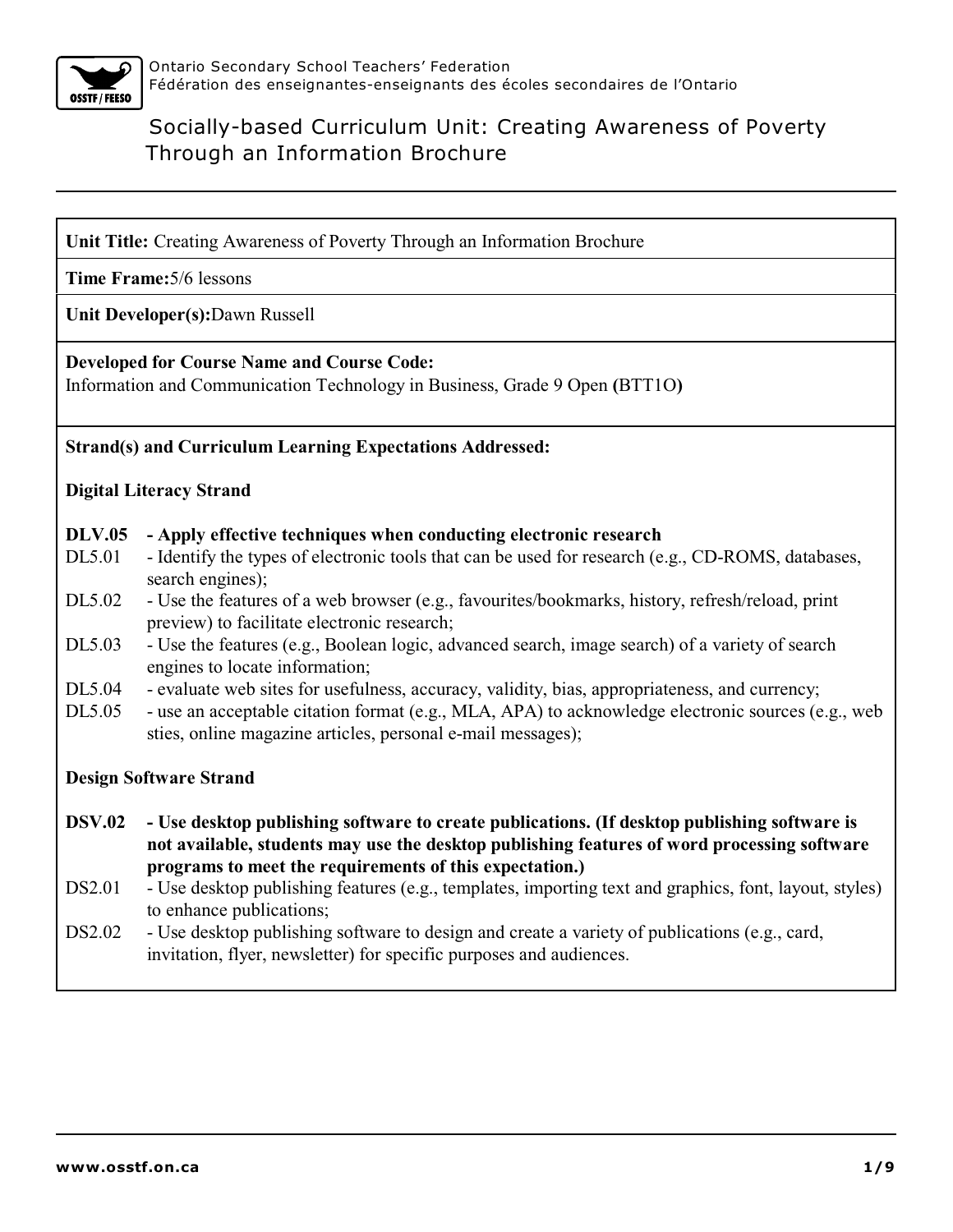

# **Desired Results**

### **Unit Description:**

Students create a three fold (six panel) brochure using desktop publishing software to inform others about issues in Poverty. Students use the design process throughout this project. In small groups, students brainstorm a focus for their brochure. Since Poverty is a general topic, student will narrow their ideas to a specific topic for their brochure, for example, Child Poverty, World Poverty Statistics, Poverty in Canada, Poverty in Toronto, etc. Students use their Internet search skills to locate information and students apply web site evaluation tools to identify the validity of information and bias on web sites. Students use word processing skills to create and edit information for the brochure. Students also use desktop publishing skills to import text, graphics, edit font, layout and styles to create a brochure.

### **Enduring Understandings / Learning:**

Students will:

- create a three fold (six panel) brochure to inform others about issues in Poverty
- use Internet research and web site evaluation to identify appropriate information gathered from web sites
- apply desktop publishing skills to display information about poverty in an interesting and informative manner
- gain appreciation for the reality of Poverty in our world (locally, provincially, nationally and internationally)

# **Assessment Tasks**

### **Performance Tasks and Other Evidence That Will Demonstrate the Knowledge and Skills Acquired**:

- Students will create a three fold (six-panel) brochure displaying information on poverty.
- Students will demonstrate planning through thumbnail sketches of a three fold (six-panel) brochure. Students may use software such as Smart Ideas to organize their thoughts and the Planning Form (Appendix D).
- Students will complete at least one Web Site Evaluation Form (Appendix B) to verify the quality of information collected. Students will also use proper referencing on their brochure for information found on a web site(s).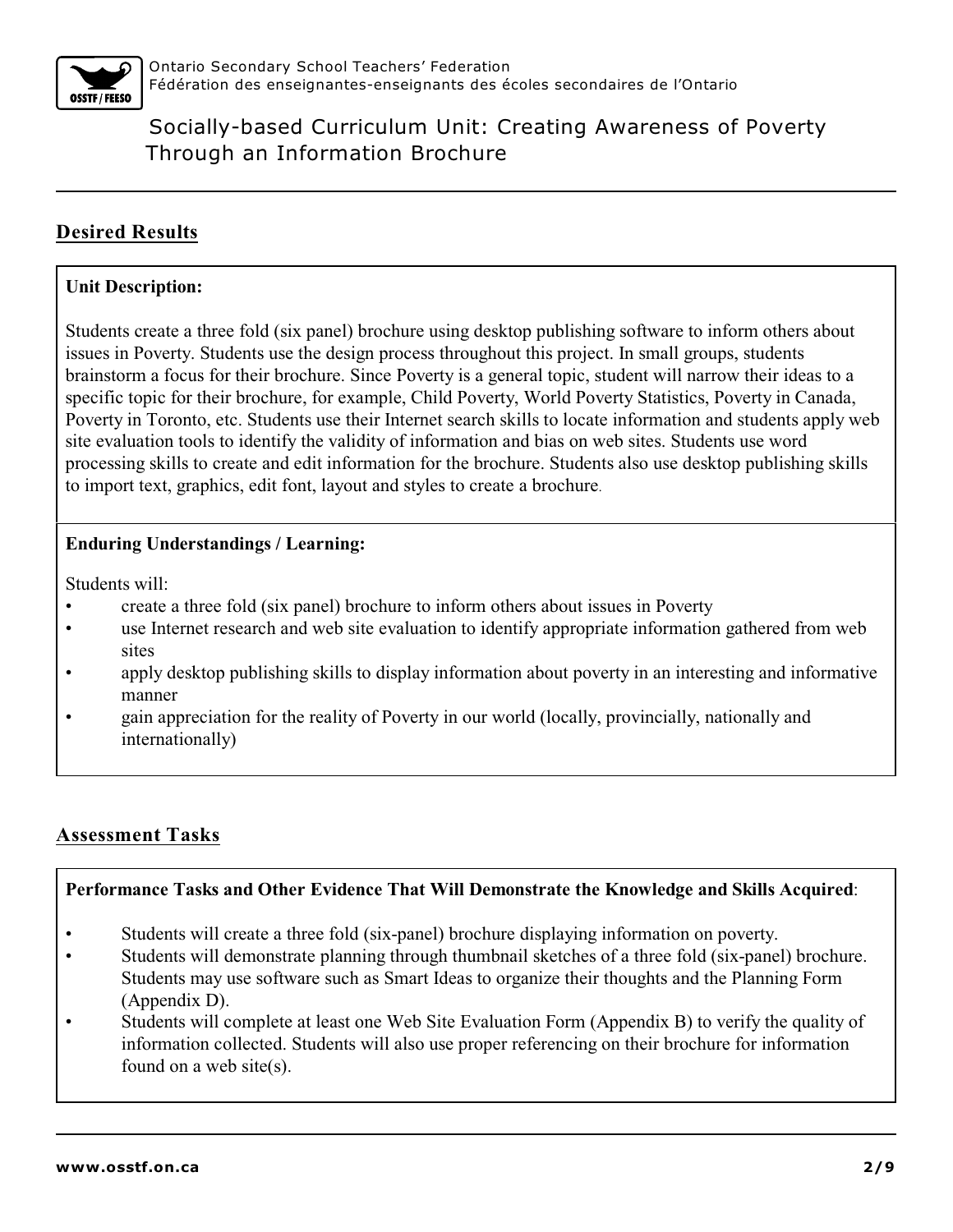

• Students will complete at least one Peer Editing Form (Appendix F) to identify assessment criteria and improve their understanding of poverty.

#### **Assessment Criteria:**

Assessment will consist of a rubric (teacher evaluated) and peer evaluation as students share their brochures in small groups. Refer to Appendix G for the Evaluation Rubric and Appendix F: Peer Editing Form Other assessment items can include: Website Evaluation (Appendix B) and Planning (Appendix D or mind map)

## **Unit Planning Notes**

#### **Prior Learning Necessary**:

Students will already have knowledge on the Design Process and Project Planning, including thumbnail sketches.

Students will have learned how to research using the Internet.

Students will have evaluated web sites for validity of information.

Students will have the ability to manage files, using proper saving techniques.

#### **Preparation Notes:**

The teacher will need to arrange the following prior to the beginning of this unit:

- Ensure computer access for each student with Internet access and desktop publishing software.
- Identify the computer software students can use for this project. If desktop publishing software (such as Microsoft Publisher) is not available, students can use a word processor. If using a word processor the page layout must be changed to "Landscape" rather than "Portrait"and format the document using three columns.
- Check each of the web site links used as references in this unit.
- Copy the Poverty Brochure Assignment (Appendix A) and Rubric (Appendix G) for each student.
- Copy the planning form (Appendix D) for each student.
- Copy the web site evaluation form (Appendix B) for each student.
- Copy the peer evaluation forms (Appendix F).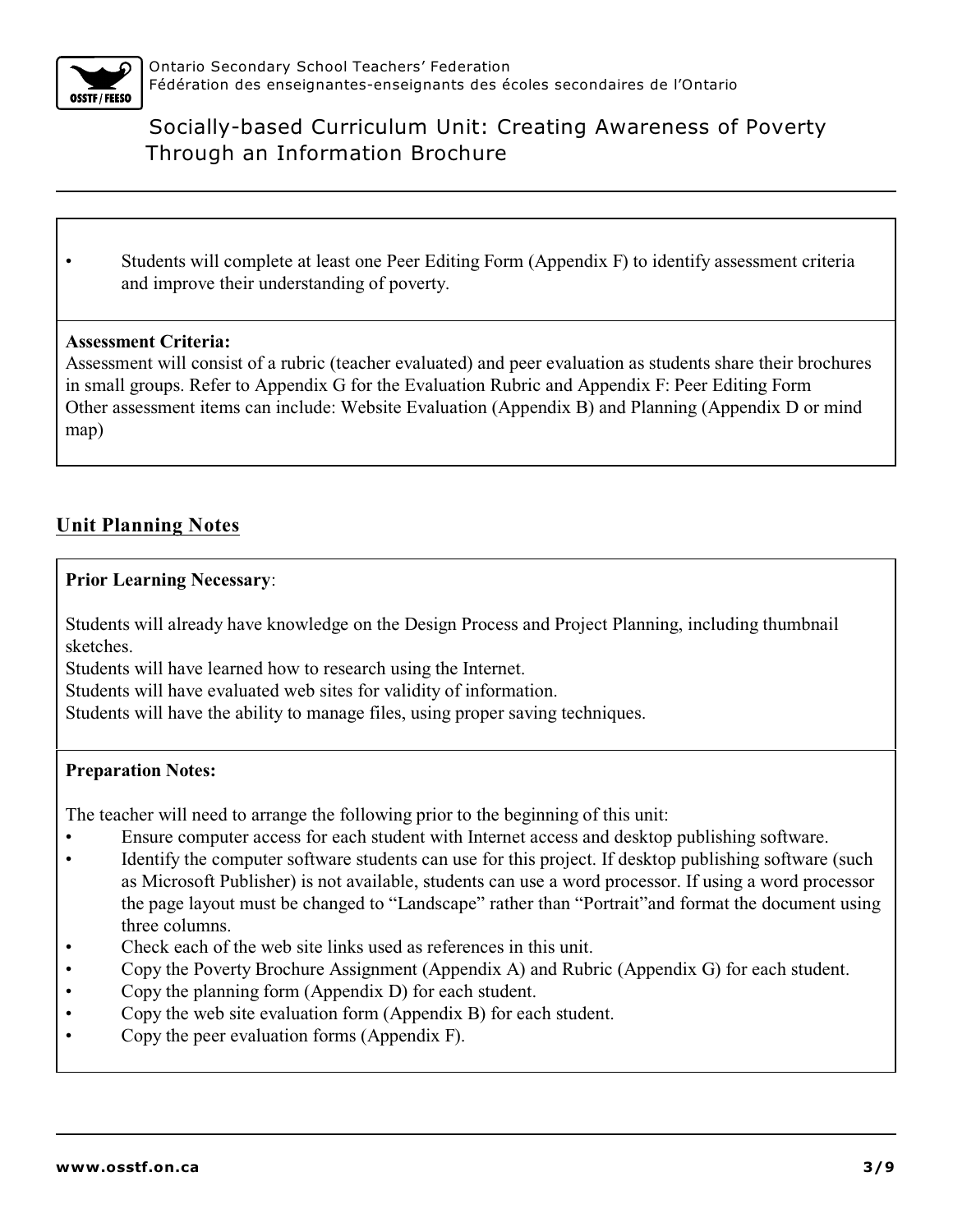

# **Learning Plan**

#### **Lesson 1: Internet Search and Evaluating Web site information**

**Big Ideas**: Students will be able to:

- use a search engine to locate general information on Poverty on the Internet
- evaluate web site information for usefulness, accuracy, validity, bias, appropriateness and currency of information

### **Getting Started** (10-15 minutes)

Discussion: (no wrong answers – just encourage good listening and positive sharing -respect) **Poverty** is defined as: deprivation or a lack of access to food, shelter and safe drinking water. Where do you think there is poverty in the world? In Canada? In Ontario? Most of us are blessed with safe homes and food and drink at any time. How can you use technology to spread the word about poverty?

#### **Active Participation** (20-25 minutes)

- Internet Search: Lead students through a mock Internet search for information on "Poverty".
	- Students choose a search engine (better if everyone is not using the same).
	- Type "poverty" in the search engine, then ask students to share how many results they have (e.g. 2) 800 000 web sites). Talk about the first result (more often than not, it will be Wikipedia)
	- Lead students to go to that website (i.e. Wikipedia) and browse the main page for major topics (i.e. poverty definition, organizations fighting against poverty, statistics, causes of poverty, effects of poverty, etc)
	- Poverty is a very broad topic so we should narrow our search. Choose one of the major topics to further your search and lead students through searching and evaluating the web sites. For example, search "Poverty and Toronto" (or make it close to home!). Then try searching "Poverty and Toronto and children". Then try searching "Poverty and Toronto and children and statistics".Continue with this narrowing of your search until you feel the students grasp the concepts of searching the Internet and evaluating web sites.
- Review evaluation of web sites for usefulness (did you find information useful?), accuracy (how accurate was the information on the web site?), validity (who created this site? Would you trust their information?), bias (are they trying to sell you something or join their social cause?), appropriateness (is the theme of the site appropriate for your topic?), and currency (when was this site created? Is it up to date?).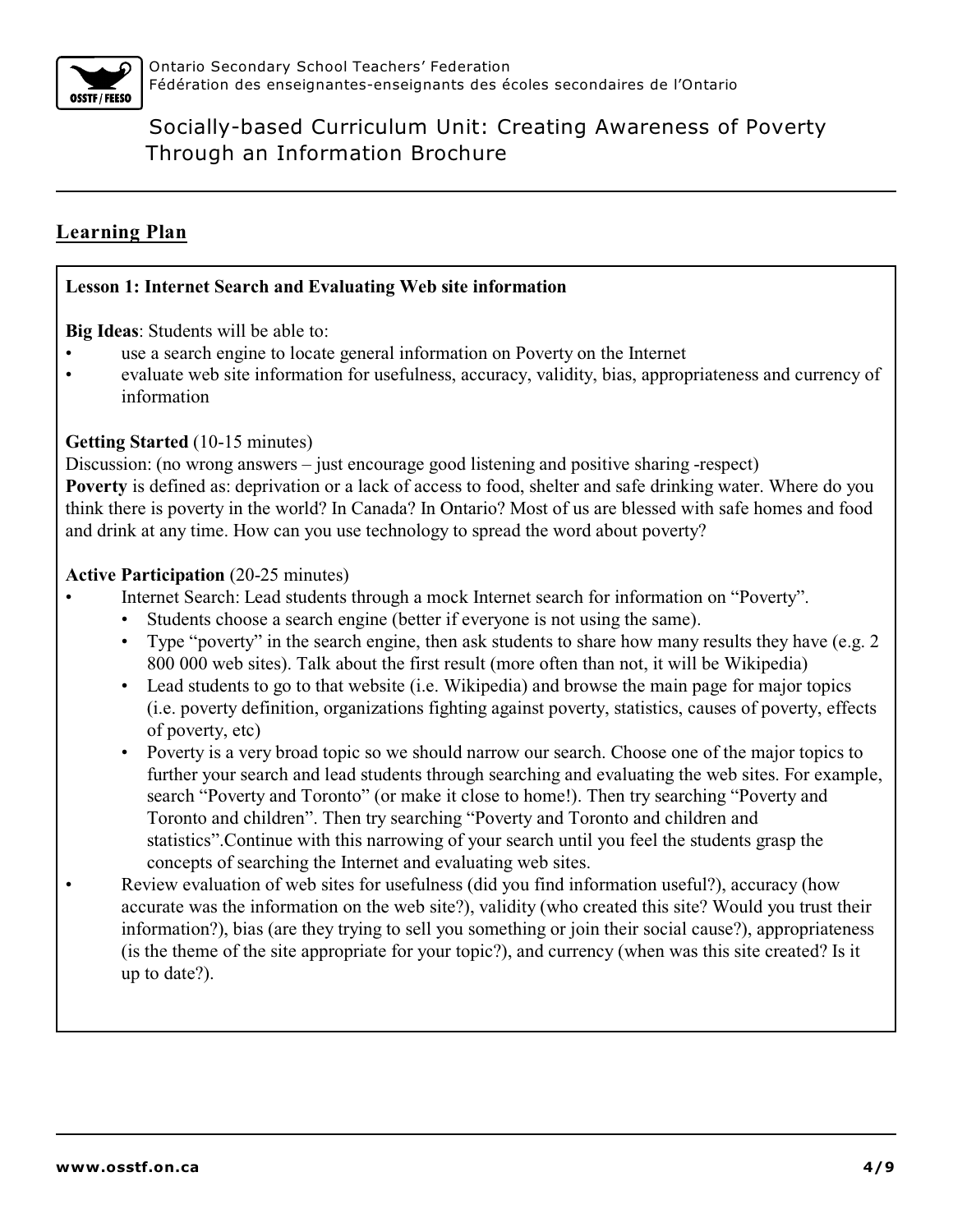

## **Self-directed learning** (30-35 minutes)

Introduce students to the Poverty Brochure project (Appendix A). Allow students time to search the Internet on an area of poverty that interests them. Please tell them that it is not necessary to focus on poverty in Canada or Toronto, and not necessary to focus their search on statistics or on children (like the teacherdirected leading earlier).

*Assessment Opportunity*: Complete a Web site Evaluation (Appendix B) for 2 web sites.

**Concluding the lesson** (5 minutes prior to end of class)

Students will need to bookmark web sites of interest for this project.

Students can either write the web site addresses on a piece of paper, or copy and paste to a word processing document for easy access later.

## **Lesson 2: Brainstorming**

**Big Ideas**: Students will be able to:

- brainstorm options for the main topic of their brochure
- use computer software to organize brainstorming ideas
- identify a main focus for their brochure

### **Getting Started** (10-15 minutes)

- Introduction to (or review of) planning software such as Smart Ideas or Inspiration 8.
- Encourage students to share some of the main ideas from yesterday's class. What topics did you search together at the beginning of yesterday's lesson? (i.e. poverty, in Toronto, children, statistics) Encourage students to share the main topics they researched yesterday on their own.
- Using planning software (Smart Ideas or Inspiration 8 or any word processor using text boxes) demonstrate how to create a mind map or outline. Begin with one of the student's topics (i.e. child poverty statistics in Canada) and talk out loud through the process. See Appendix C for sample mind maps for "child poverty statistics in Canada".

### **Active Participation** (20-30 minutes)

- Students form small groups of 3 or 4 to brainstorm topics on poverty. Students are encouraged to group with those who were searching similar topics during yesterday's class. One student is designated to type their group's ideas into the planning software on the computer.
- Students help each other to identify topics from their brainstorming session for the focus of their brochure. Encourage students to choose a different focus for their brochure than the students in their brainstorming group.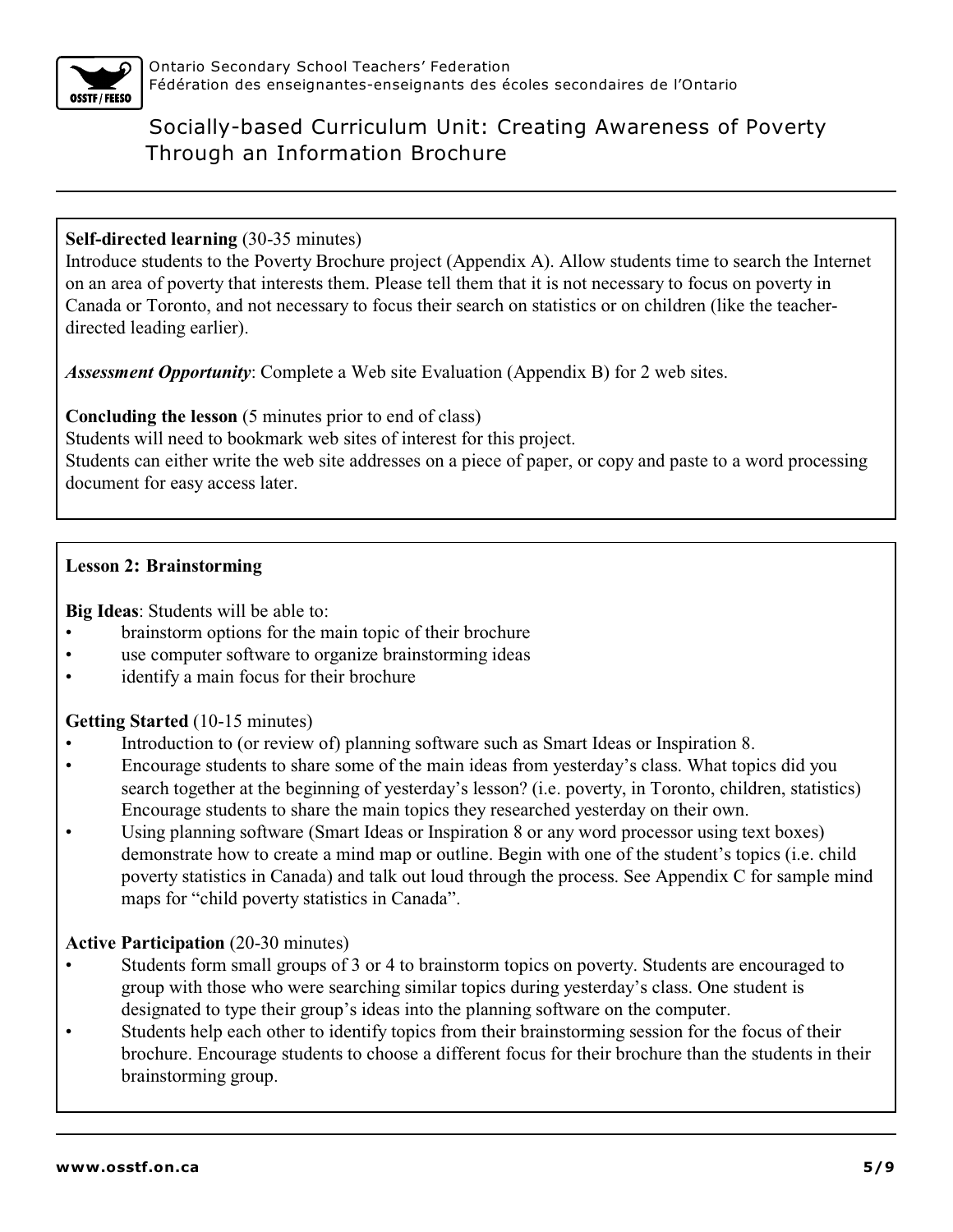

#### **Self-directed learning** (30 minutes)

Allow students time to search the Internet on their main topic for their brochure. Encourage students to use word processing software to collect and organize their information.

*Assessment Opportunity*: Mind Map on a topic of poverty (see Appendix C for sample mind maps) in small groups.

**Concluding the lesson** (5 minutes prior to end of class)

Students will need to bookmark web sites of interest for this project.

Students can either write the web site addresses on a piece of paper, or copy and paste to a word processing document for easy access later.

## **Lesson 3: Planning and Thumbnail sketches**

**Big Ideas**: Students will be able to:

- organize the layout of a brochure using thumbnail sketches
- identify main ideas of their topic on poverty
- demonstrate desktop publishing skills

#### **Getting Started** (15-20 minutes)

Review (or introduce) planning through the use of thumbnail sketches. Demonstrate how to organize a brochure using thumbnail sketches on an empty six-panel brochure. See Appendix E for a sample thumbnail sketch for "child poverty statistics in Canada".

Review some basic desktop publishing tips for creating a brochure such as:

- Titles are in larger font than regular text
- Use eye catching text/images on the front cover (makes the reader want to open the brochure)
- Include both Images and text throughout the brochure
- Images must relate to text
- Use colour, lines and abstract shapes to draw attention to areas in the brochure
- NEVER copy and paste from web sites Always chose your information carefully
- Always reference web sites and printed material

\*\*This is by no means a complete list! There are many desktop publishing web sites that provide detailed information on creating desktop published projects.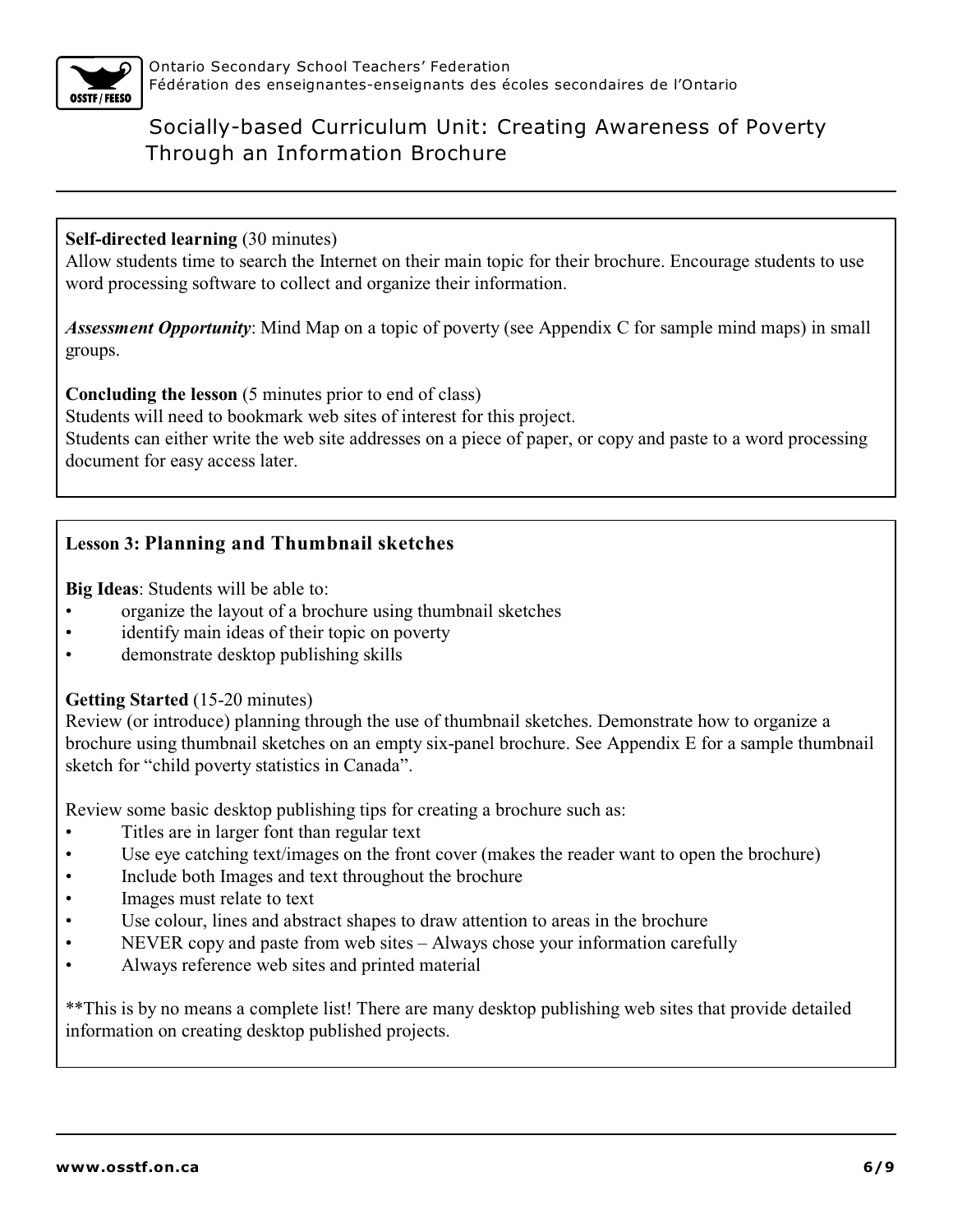

### **Self-directed learning** (45-55 minutes)

Students will begin to organize their information to display on their brochure using the Planning Form (Appendix D). Students should refer to their brainstorming session from Lesson 2 for ideas.

A thumbnail sketch (or evidence of planning) must be shown to the teacher prior to beginning the brochure using computer software (such as Microsoft Publisher, Corel Draw or a word processor).

Students will direct their learning:

- continue to gather information on their topic
- brainstorm ideas with other students (if not completed from Lesson 2)
- plan their brochure layout through thumbnail sketches
- begin the first draft of their brochure using computer software

*Assessment Opportunity*: Planning Form with thumbnail sketches (Appendix D).

**Concluding the lesson** (5 minutes prior to end of class)

Students will need to bookmark web sites of interest for this project.

Students can either write the web site addresses on a piece of paper, or copy and paste to a word processing document for easy access later.

Save your project.

### **Lesson 4/5: Poverty Brochure**

**Big Ideas**: Students will be able to:

- apply desktop publishing skills
- create a brochure using computer software (such as Microsoft Publisher, Corel Draw or a word processor)

#### **Getting Started** (5-10 minutes)

Review the Poverty Brochure project (Appendix A). Students must complete their brainstorming session, planning using thumbnail sketches and create a brochure using computer software.

Review some basic desktop publishing tips for creating a brochure (from Lesson 3).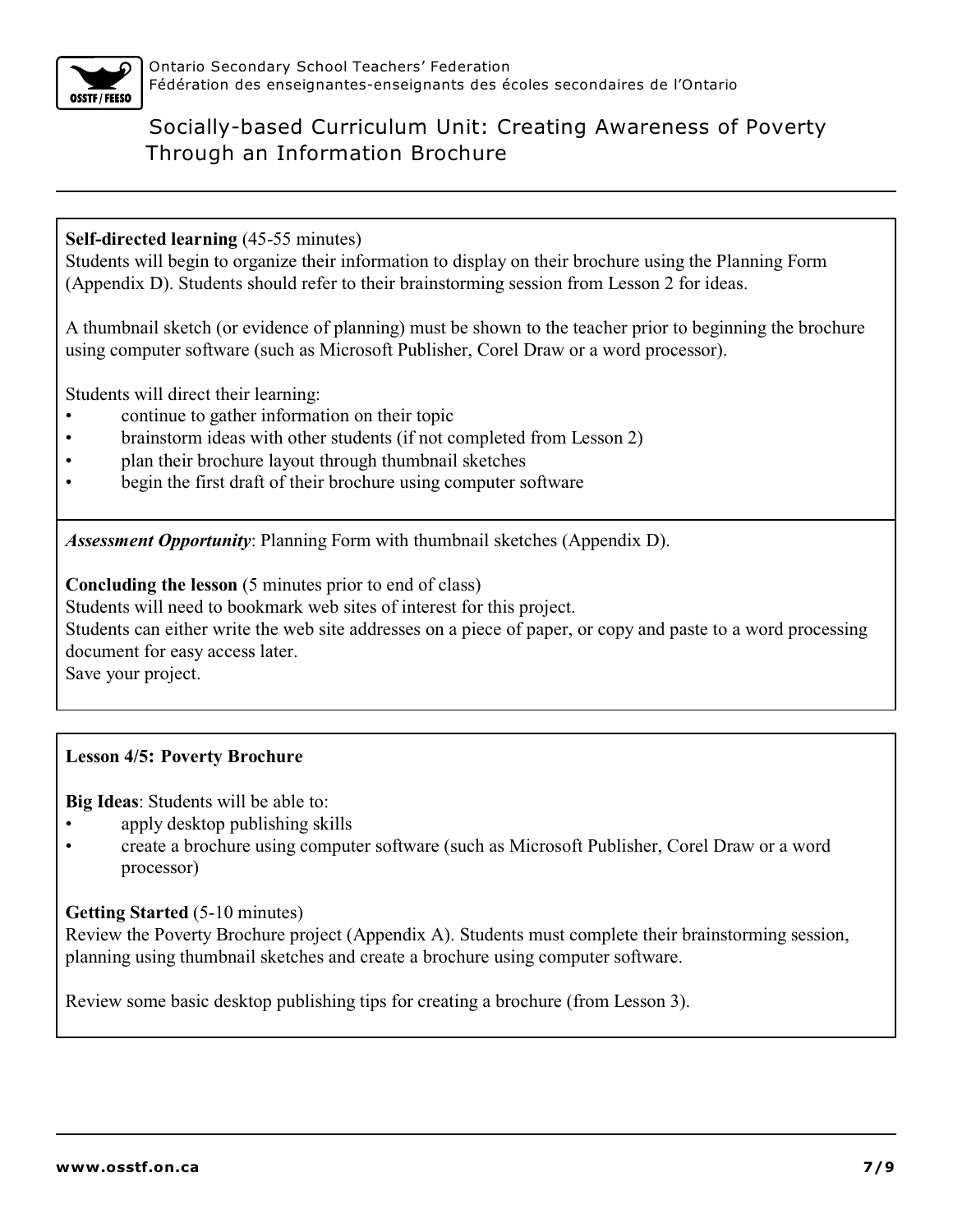

**Self-directed learning** (55-65 minutes)

Students will direct their learning:

- plan their brochure layout through thumbnail sketches (if not completed from Lesson 3)
- begin the first draft of their brochure using computer software
- edit another student's brochure
- improve the draft of their brochure after another student has edited

**Concluding the lesson** (5 minutes prior to end of class) Remind to save your project.

\*\*At the end of Lesson 5 all students must submit a brochure to be printed for Lesson 6: Brochure Swap.

#### **Lesson 6: Brochure Swap**

**Big Ideas**: Students will be able to:

- evaluate another student's brochure using specific criteria
- submit their brochure for evaluation by the teacher

### **Getting Started** (5-10 minutes)

Hand out copies of the Peer Evaluation Sheet (Appendix F) to each student. Explain each item and describe the best process for peer editing in your classroom. For example, students may gather in groups of 3 or 4 and present their brochures. Or students may display their brochures in a brochure rack and throughout the class students may choose a few to evaluate.

### **Self-directed learning** (55-65 minutes)

Students will evaluate approximately two brochures using the Peer Evaluation Sheet (Appendix F). Students may also use this class time to complete last minute changes to their brochure before submitting for evaluation by the teacher.

There are many variations of the Brochure Swap. Students can present their brochure information to your class or to another class. You may want to invite other community representatives as an audience (government officials, business groups, local newspaper). Students can present their brochures during lunch hour in the cafeteria. Be flexible to adjust to the students in your class.